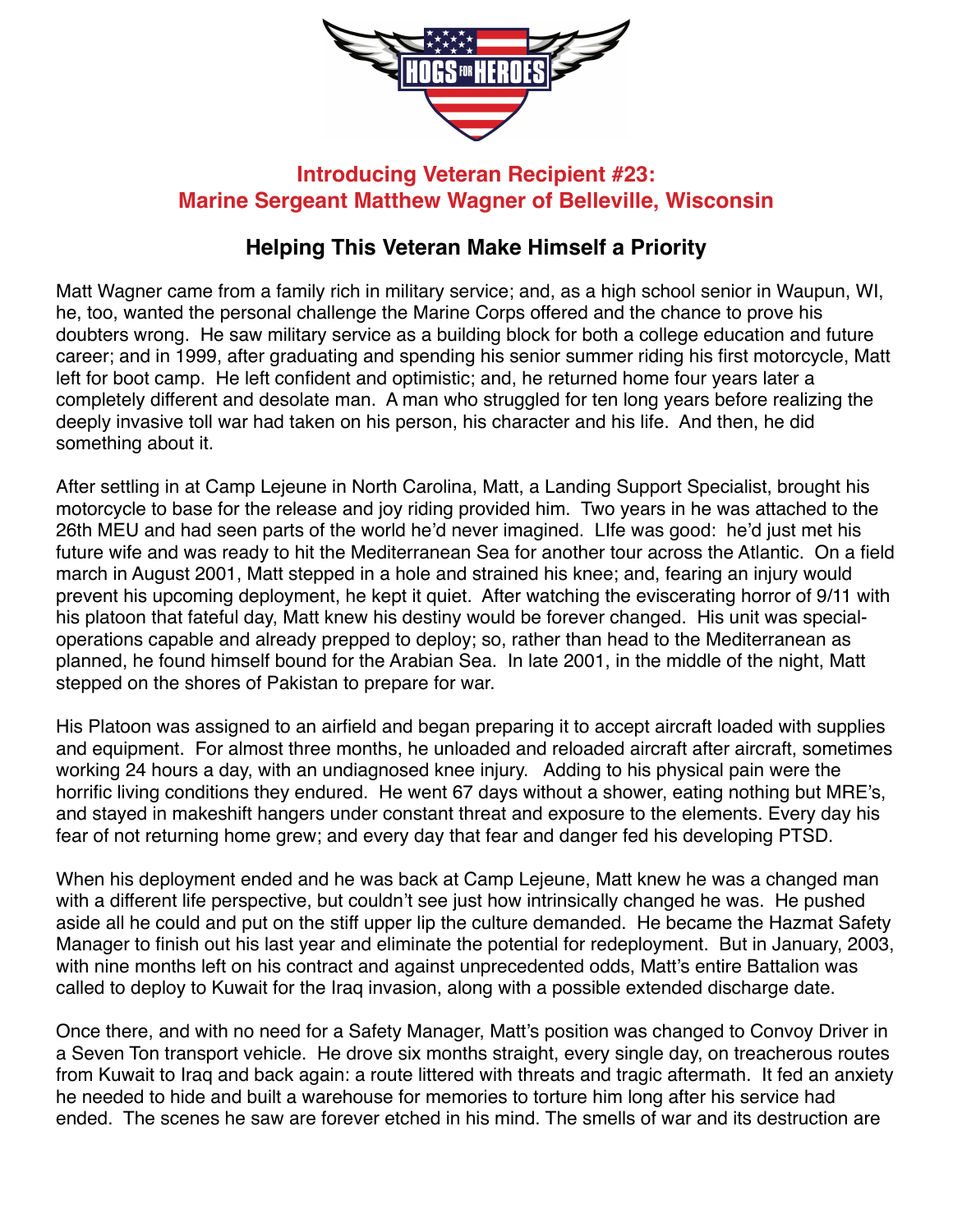ingrained in his senses. The constant tension would later impact his physical health and the demands on his strained knee became a meniscus tear that later required two surgeries. The frequent loud noises of explosions conditioned his body to startle and their triggering incidents still drive the hypervigilance he maintains today. The experiences of both deployments combined to affect Matt for the rest of his life… and turn him into the man he would become, both good and bad.

In September of 2003, Matt's deployment ended with a one day notice: he packed his things, flew home to a parade reception, and was given three weeks to check out and develop a plan for civilian life. There was no guidance, resources or directions for what to do and where to go. At just 22 years old life as he knew it had simply ended; and, there was no one to talk to about what he just went through. He left base with a few other buddies who processed their life events with solitude, bewilderment and alcohol–and enough of it to the point of depleting his checking account. Alone, confused and obstinate, Matt spiraled in a sea of bad decisions; and the one thing that gave him peace of mind…his ability to get on his bike and be free.

Matt eventually returned to Waupun later that year for the support of his family and the chance to rebuild. Denying his pain and tamping down his memories, he moved toward a future that included several jobs and academic pursuits; and in 2006, he married Joi, the woman he loved from first sight. His next best decision was joining the Police Academy where he immediately fell in love with its structure and impactful work. But just as soon as he found hints of a better life, the nightmares and panic attacks would pull him under again in waves of angst and irritability. It was a vicious cycle that lasted ten years before his wife issued the ultimatum of therapy or divorce. In 2013 Matt took his Marine attitude into his first weekly session and found himself over the next six months reeling with the benefits of release as he learned to talk and cry. He was vulnerable and open, scared and relieved; and every chance he had, he rode to clear his mind and heal his aching heart. And every chance he and his wife could find, they rode to strengthen their relationship and find happiness together.

Matt has worked hard over the past several years to rebuild, invest in himself and develop coping skills to manage his struggles; and in doing so he found joy and purpose in community service and leadership. He has been a Police Officer for the past sixteen years, working first with Oregon and now, as a Lieutenant, with the Cottage Grove Police Department. Along the way he received Associate, Bachelors and Masters degrees to strengthen the leader he was destined to become. He is a kind, genuine and open man who continues counseling and has learned to tell his story to inspire others. As an advocate for mental health awareness, Matt helped develop an Officer Wellness program to support and manage the demands of their stress-filled profession. Today he bravely steps forward to publicly share his personal story to help others know there are options, resources and support.

Along the way Matt and Joi carved out a life together and welcomed two children, a daughter and a son. His opportunities to ride became less as family demands increased; and, as bills began to accumulate and savings became more necessary, Matt sold his bike in 2014 to pay off bills. They live a modest life; and prioritizing his family's needs and stability above all, he believes his dream of buying another bike is selfish. He's not, however, stopped longing to ride and dreaming of a someday chance. Hogs For Heroes felt that Matt, a man who sacrificed much for our Country and uses both his character and struggles to serve others, should have wind therapy back in his life for his own personal peace and ongoing healing.

We surprised Matt with our news and, over the course of a three hour dinner learning more about him, we knew our Board made the right choice as this humble man expressed both his bewilderment